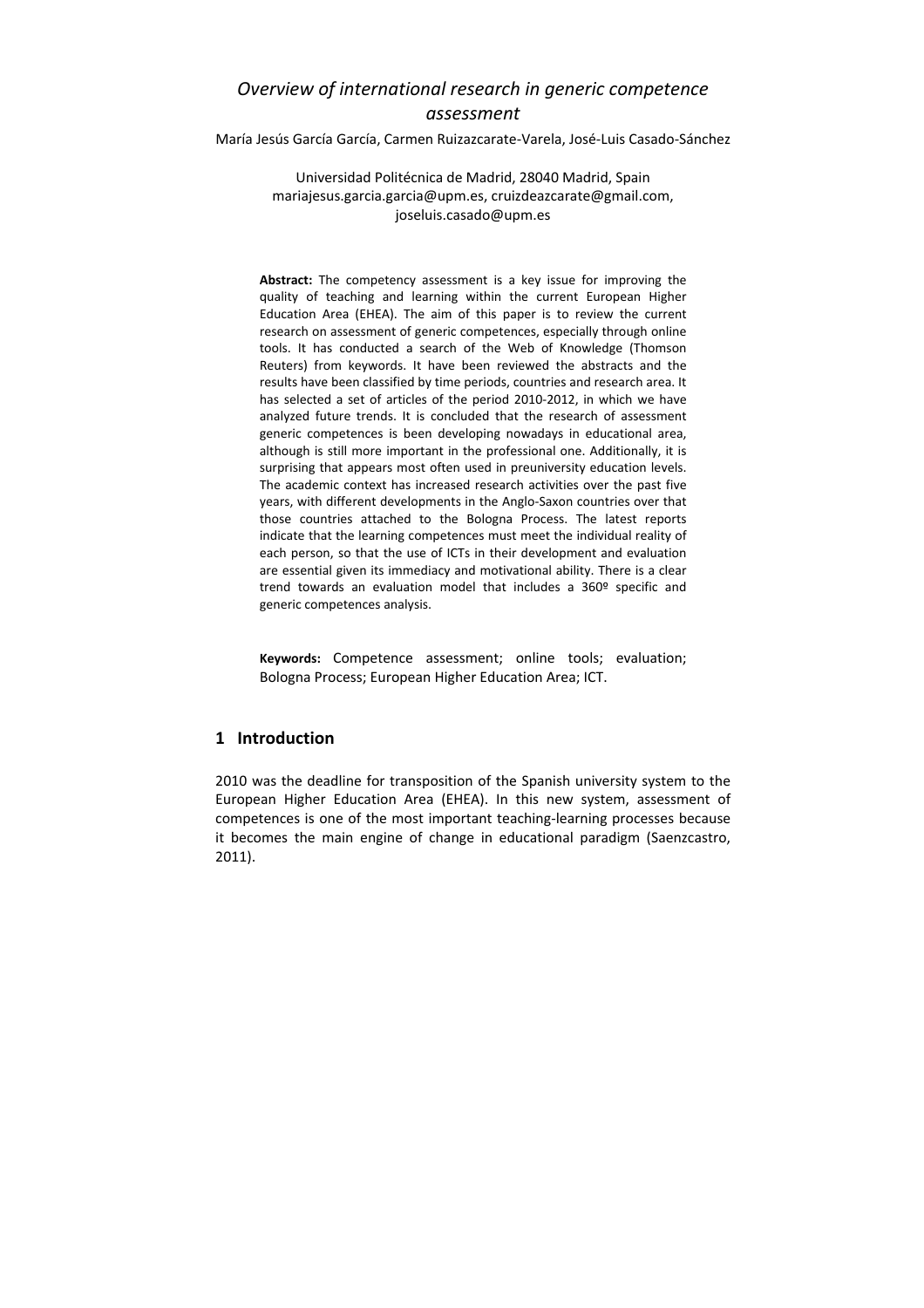According to García García et al. (2010), Spain and other countries engaged in the so-called Bologna Process, has made an effort in research assessment of generic competences in universities in recent years, unlike other countries in which research in this area took place since several years.

This study aims to identify how, when and what countries have done research on competency assessment. Also review in depth the literature of the period 2010‐ 2012, and to try to find out what is known of the competence assessment, what tools have been investigated and which of these apply online today.

## **2 Methodology**

We conducted a literature search, choosing the Web of Knowledge (Thomson Reuters), as a database of scientific content widely recognized and used internationally. We selected a set of descriptors by brainstorming between teachers with vast experience about investigation in assessing competence. Systematic searches were performed with these topics, keeping the results indicating the date of the search.

Then a selection was made based on whether the documents were in the education field or professional world, whether it is education or other university cycle, the date of publication and country of origin of the document. In documents got in the last two years there was a reading of the abstract and proceeded to select the most relevant for assessing competence. The selected documents were read and made a card reading each one doing a content analysis.

#### **3 Analysis, results and discussion**

#### 1) Results of literature searches

The total number of reported results that the competence and in particular its assessment, it is a topic of interest to researchers. This gives a total of 173,835 posts of which 77% contain the descriptor "competenc\*", against 23% who use other descriptors (skills, abilities, capabilities).

The results also indicate a predominance of research in areas facing the professional aspects instead of the educational area, as only 29.5% of the work belong to this last area. There was an increase in research competence assessment from the year 2000, especially in documents that include the term "competenc\*", while in previous years the work with other topics were quite numerous (Table 1).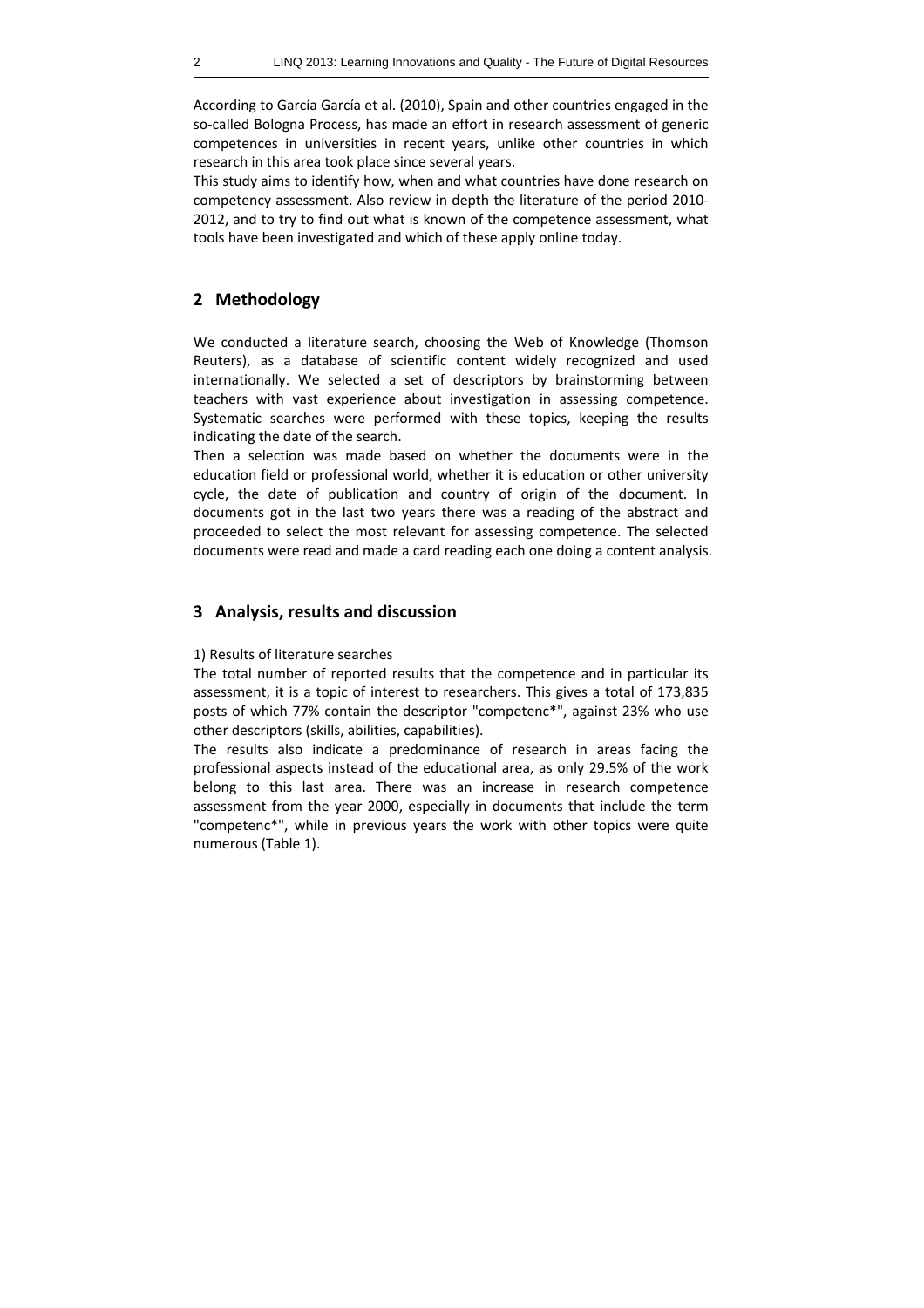During the period from 2000 to 2008, we observe a linear growth in both sets of documents, tending to stabilize in the fourth quarter in both cases. For the topic "competenc\*" results in all periods exceed 20% to those obtained with other descriptors.

TABLE I. *Pooled results of searches with and without "competenc\*" and related terms*

| Searches with "Competenc*"    |           |           |           |
|-------------------------------|-----------|-----------|-----------|
| Prior-2000                    | 2000-2004 | 2005-2008 | 2009-2012 |
| 73                            | 194       | 313       | 324       |
| Searches without "Competenc*" |           |           |           |
| $P$ rior-2000                 | 2000-2004 | 2005-2008 | 2009-2012 |
|                               |           |           | 262       |

The results indicate that in years prior to 2000 research assessment of competence was virtually unknown in Spain and the Mediterranean countries, while actively investigating the Anglo-Saxon countries and rest of world (Figure 1). From that year Spain had initiated research publications and is in the second and third period that is more active, producing most of the documents from the Mediterranean area of Europe.



FIGURE 1. *Temporal evolution of countries research about competence assessment*

2) Results of content analysis of selected articles from the period 2010‐2012 Of all the literature reviewed was decided to perform a selection of articles to analyze its contents. This task has been performed only on the articles obtained in the period 2010‐2012.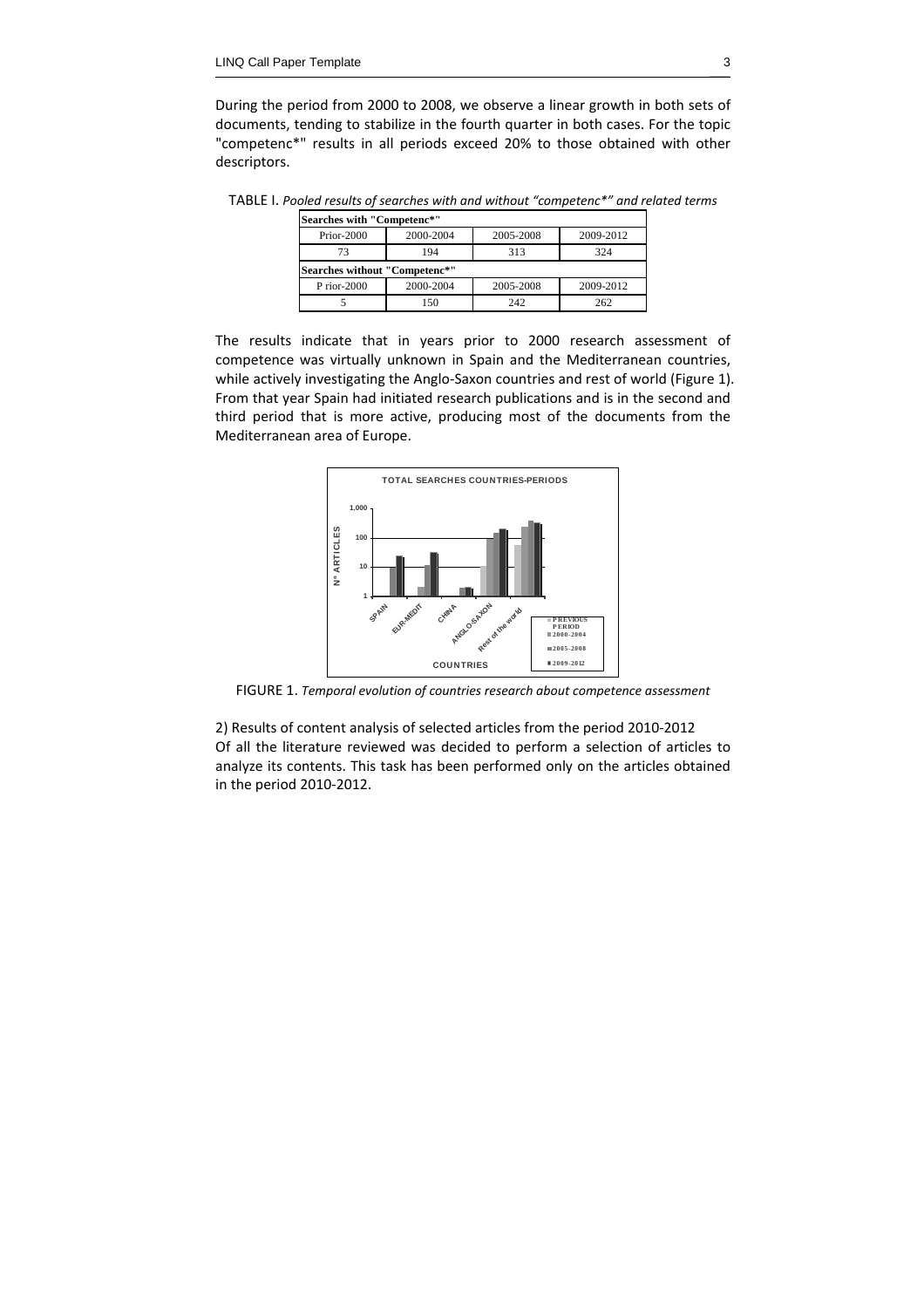

FIGURE 2. *Comparison of results for the year 2010‐2012 and selected items of interest*

Of the articles selected, 52% have a comprehensive approach to the evaluation of generic versus 44%, which is a specific generic competence and 4% addresses both approaches (Figure 2).

Within the generic competence, the most concern to researchers is by far the team work with 36% and critical thinking with 27%. It is noteworthy that other generic competences are present like creativity, ethical behaviour, research and oral communication.

The reviewed articles are applied to different disciplines, highlighting the area of health sciences with a third of the publications.

Some lines of work in the articles highlight the importance of research topics, and according to Hiroaki et al. (2010) write about the concern for the prediction of success in college students, researchers focusing lack of motivation as the cause of abandonment or desertion of students in the first degree courses. Closely related, the researchers analyze the motivating effect and improvement of the results arising from the feedback of the evaluation of competencies. The tool provides an effective feedback and that is the subject of more studies about the portfolio. Its salient features for its implementation are its longitudinal development, according to Palomares (2011) continuous feedback to both learners and instructors and the possibility of being a 360 º assessment tool (Donato & George, 2010).

Continuing education after completion of college degrees is a topic from the perspective of collaborative knowledge using the Internet and Web tools such as wikis or blogs (Douglas, 2011).

There are also concerns about the interaction of expectations in the educational field with the same in politics or business and analyzes and research in relation to the need for evaluation of generic competences (Aceituno, 2010; Kimber & Wyatt‐Smith, 2010).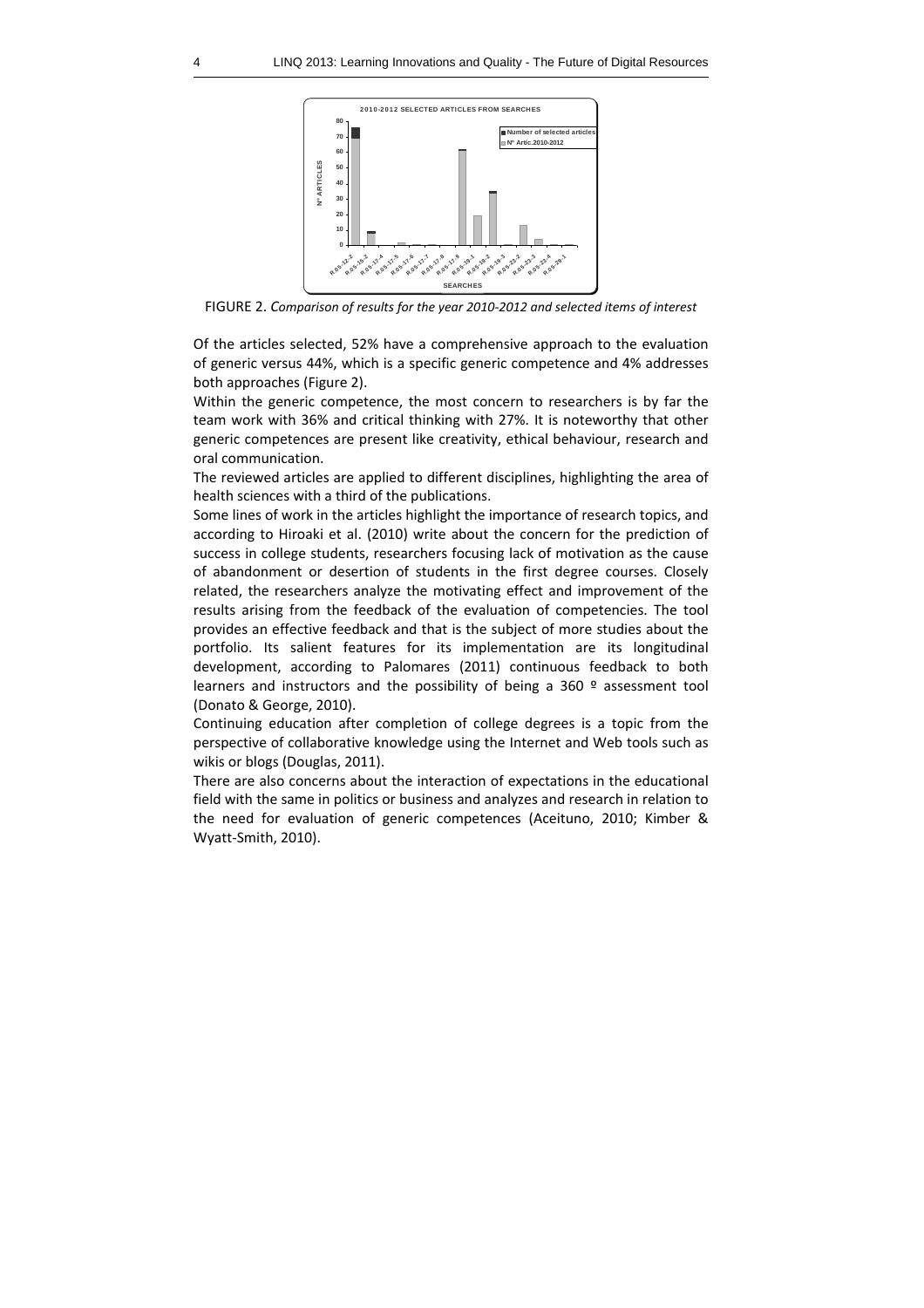According to Kimber & Wyatt‐Smith (2010), the traditional evaluation systems are not valid for the online learning environment, critical thinking skills, problem solving and teamwork are part of the training through the network, but is necessary for both teachers and learners unlearn to accept the challenge of innovation and skills training.

The use of ICT represents a substantial change in teaching. Ethics in management competences and creativity are of interest to researchers (García‐Valcarcel & Tejedor, 2011). The research proposes concrete tools for the development and assessment of competences such as e‐tivities (Armellini & Aiyegbayo, 2010). Or integrated assessment programs in the context of ICTs as the program HIMATT, Highly Integrated Assessment Model Technology and Tools (Pirnay‐Dummer et al., 2010).

Audiovisual media are a higher‐order teaching and online teaching improves their results with the use of videos and virtual communication (Santibañez, 2010). Similarly, other authors suggest that tools such as "games" can also be incorporated for the development and competence building (The Economist, 2012).

The implementation of the Bologna agreement for the creation of a European Higher Education Area requires changes and offers some resistance from teachers and students (Palomares, 2011). The research tools include easy and rapid deployment and show favourable results for the competency assessment (Zunder et al., 2010). The development of methods of assessment and management of data based on artificial intelligence algorithms to ensure progress of individual students shows the race for competitiveness and the successful integration of students into the labour market (Vernet et al., 2010)..

## **4 Conclusions**

The area of greatest number of publications on competency assessment is for the professional field, far exceeding the field of education. Within this, in the academic environment the results are greatly reduced, indicating increased interest of researchers in contexts prior to university level.

Nowadays, the focus on self‐evaluation is very relevant; however, still takes place mainly in the professional framework. Although it has been incorporated into the educational environment, it is surprising that appears most often used in preuniversity education levels.

There is specialization of keywords that refer to the concept of competence based on research environments. Thus, the term "competence" appears in more documents than other terms such as "skills", "abilities" on the other hand, its use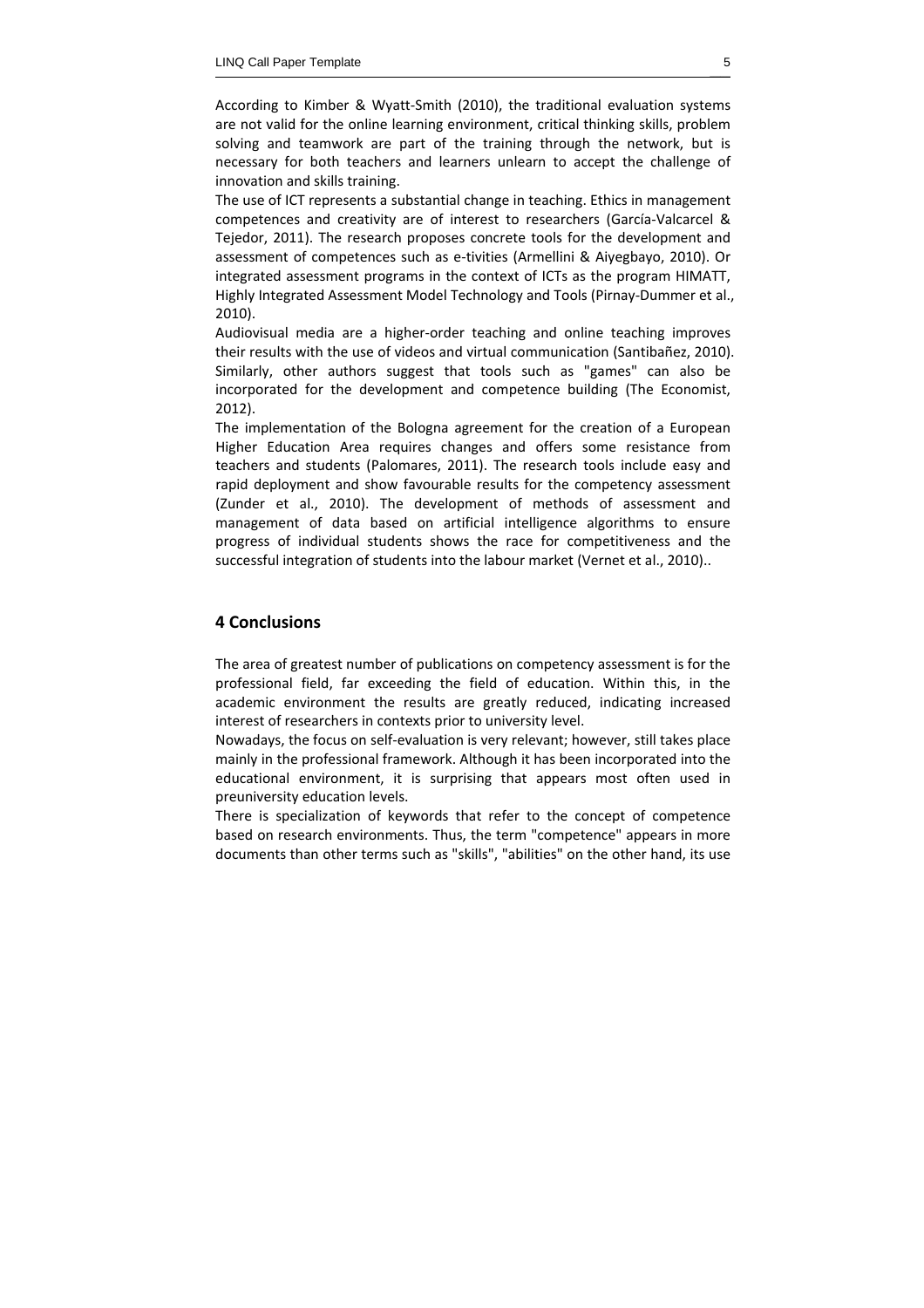has intensified since the signing of the Bologna agreement in 2000. Among the publications there is bias towards the word "skills" in the Anglo‐Saxon countries, while the bias is directed to word "competence" in the area of the Mediterranean countries. As for the professional environment is more often the use of the term "skill" instead of "competence".

Some previous reviews suggest that Latin America has high research activity, although for descriptive results would need to consult other sources and use Spanish key words.

The latest reports indicate that the learning competences must meet the individual reality of each person, so that the use of ICTs in their development and evaluation are essential given its immediacy and motivational ability.

There is a clear trend towards an evaluation model that includes 360 º specific and generic competences.

The competency assessment is related to professional training, so participation in collaborative platforms through the Internet fosters creativity, original and innovative work in all areas and is a source of skills development during and after college.

## **5 References**

Aceituno, P. (2010). The assessment of competences in the work group in on‐line university classrooms: a study applied to the subject of business organization. VII Jornada de Innovación Pedagógica. Experiencias de evaluación e‐learning. *ADA ‐ Madrid .Bolonia Declaration (1999)*. Retrieved 06/06, 2012, from http://ec.europa.eu/education/policies/educ/bologna/bologna.pdf

Armellini, A., Aiyegbayo, O. (2010). Learning design and assessment with e‐ tivities. *British Journal of Educational Technology*, 41(6), 922‐935.

Donato, A. A., & George, D. L. (2012). A blueprint for implementation of a structured portfolio in an internal medicine residency. *Academic Medicine*, 87(2), 185‐191.

Douglas, R. (2011). A Model for Curricular Quality Assessment and Improvement. *American Journal of Pharmaceutical Education*, 75(10), 196.

Garcia Garcia, M. J., Arranz Manso, G., White Cotano, J., Edwards Schachter, M., Hernandez Perdomo, W., Mazadiego Martinez, L., et al. (2010). Ecompetentis: A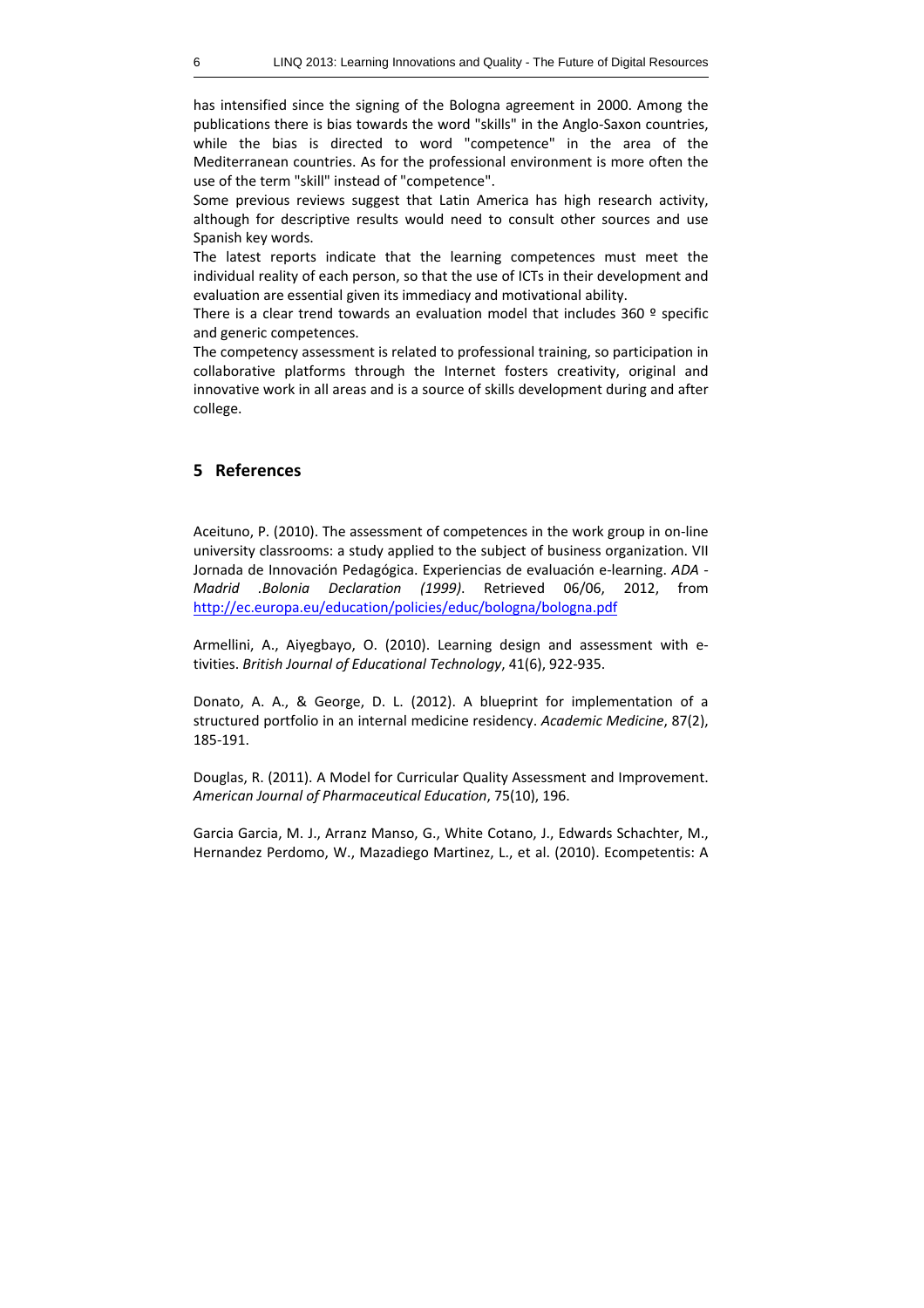tool for the assessment of generic competences. *REDU. Revista of University Teaching*, 8 (1), 111. Ecompetentis: Una herramienta para la evaluación de competencias genéricas.

Garcia‐Valcarcel, A., Tejedor, F.J. (2011). Ict Variables Related to the Generation of New Scenarios of Learning in Higher Education. Contribution from the Roc Curves to the Analysis of Differences. *EDUCACION XXI*, 14(2), 43‐78.

Hiroaki, O., Kenichi, S., Nanko, M., et al. (2010). To Enhance Students'Sense of Purpose in Learning. Yakugaku Zasshi‐*Journal of the Pharmaceutical Society of Japan*, 130(12), 1643‐1646.

Kimber, K., & Wyatt‐Smith, C. (2010). Secondary students' online use and creation of knowledge: Refocusing priorities for quality assessment and learning. *Australasian Journal of Educational Technology*, 26(5), 607‐625.

Palomares Ruiz, A. (2011). The educational model at university and the use of new methodologies for teaching, learning and assessment. *Revista De Educacion*, (355), 591‐604.

Pirnay‐Dummer, P., Ifenthaler, D., Spector, J.M. (2010). "Highly integrated model assessment technology and tools". ETR&D‐Educational Technology Research and Development, 58(1), 3‐18.

Saenzcastro, C. (2011). The rubric as an assessment tool for teaching mathematics competition in teacher education. *Inter‐American Conference on Mathematics Education (IACME‐IACME)*, (X), 2‐4. La rúbrica como instrumento de evaluación de la competencia didáctico matemática en la formación docente. XIII Conferencia Interamericana de Educación matemática.

Santibañez, J. (2010). Virtual and Real Classroom in Learning Audiovisual Communication and Education. *Comunicar*, (35), 183‐191.

The Economist. Work and play. *The Economist*, business, May 26th 2012, p.60 (article from the Centre for Collective Intelligence of MIT).

Vernet, D., Ruben, N., Golobardes, E. et al. (2010). Work in Progress – Intelligent Tutoring System Framework for the Acquisition of Knowledge and Competences. *2010 IEEE Frontiers in Education Conference (FIE)* Book Series: Frontiers in Education Conference.